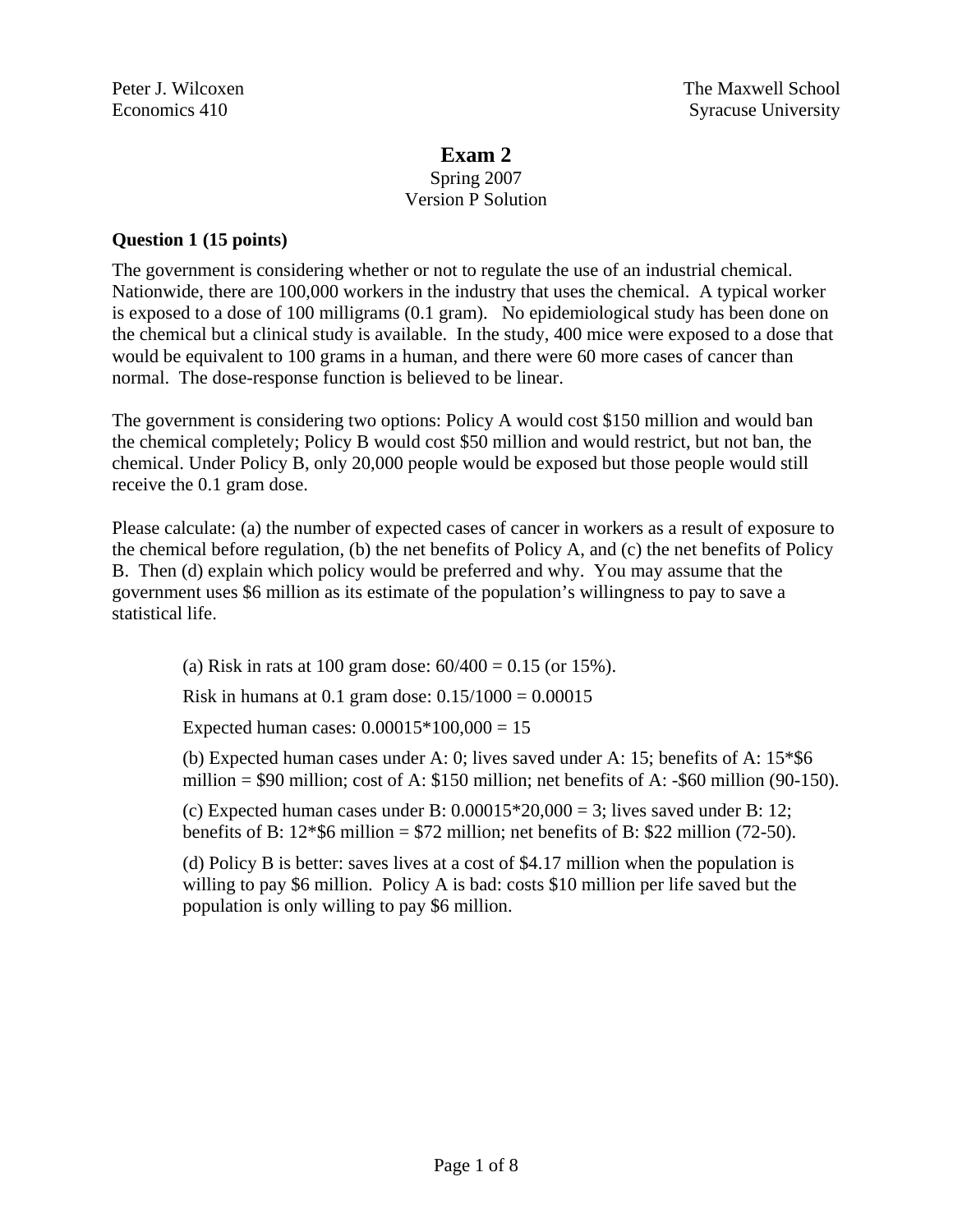#### **Question 2 (15 points)**

A state government would like to determine the value of a small park that is open only on weekends. No admission fee is currently charged and 490 people visit the park in a typical weekend. A researcher has interviewed a sample of the visitors and determined that they come from 5 geographic zones. The cost of a round trip to the park from each zone is shown in the table below, along with each zone's population and the number of people who visit the park from the zone.

| Zone         | <b>Travel Cost</b>    | <b>Population</b> | <b>Visitors</b> |
|--------------|-----------------------|-------------------|-----------------|
| A            | \$5                   | 250               | 100             |
| B            | \$10                  | 600               | 180             |
| $\mathsf{C}$ | \$15                  | 500               | 100             |
| D            | \$20                  | 1100              | 110             |
| F.           | $\uparrow$ $\uparrow$ | 2000              |                 |

It is also known that the number of visits to the park (including people from all zones) is given by an equation of the form: P=A-B\*Q, where P is the admission fee, Q is the number of visitors, and A and B are constants. The park is open 52 weekends a year and the government uses a 5% interest rate in PV calculations.

Please compute: (a) the number of people who would visit the park each weekend if a \$5 admission fee were charged, (b) the amount of consumer surplus currently produced by the park each weekend, (c) amount of surplus produced over a year, and (d) the present value of keeping the land as a park forever. For simplicity, you can treat each year's annual surplus as arriving all at once: you do NOT need to worry about the fact that the weekends are scattered throughout the year.

(a) Computing the new number of visitors via a table:

| Zone         | <b>Visitors</b> | <b>Population</b> | <b>Visit</b><br>Rate | <b>New Visit</b><br>Rate | <b>New</b><br><b>Visitors</b> |
|--------------|-----------------|-------------------|----------------------|--------------------------|-------------------------------|
| A            | 100             | 250               | 40%                  | 30%                      | 75                            |
| В            | 180             | 600               | 30%                  | 20%                      | 120                           |
| $\mathsf{C}$ | 100             | 500               | 20%                  | 10%                      | 50                            |
| D            | 110             | 1100              | 10%                  | $0\%$                    | $\theta$                      |
| E            | 0               | 1000              | 0%                   | 0%                       | $\theta$                      |
| <b>Total</b> | 490             |                   |                      |                          | 245                           |

(b) Using the two data points to solve for A and B: Actual data:  $0 = A - B*490$ Travel cost results:  $$5 = A - B*245$ Using the first equation to eliminate A from the second:  $A = B*490$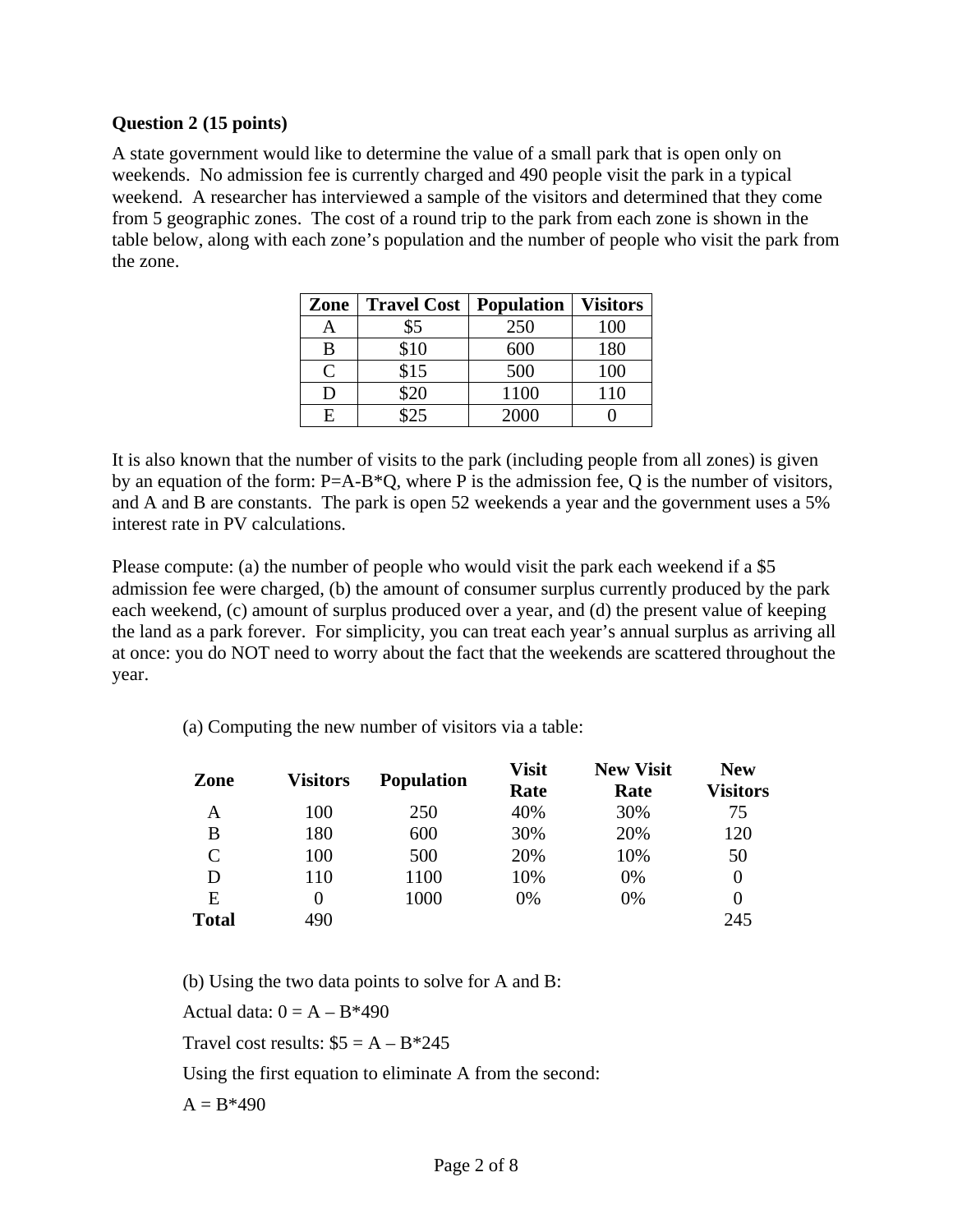$$5 = B*490 - B*245 = B*245$  $B = 5/245 = 1/49 = 0.02041$  $A = (1/49)*490 = 10$  $CS = (1/2)*490*10 = $2,450$  per weekend (c) CS per year =  $52*2,450 = $127,400$ (d) CS forever = CS per year /  $r = $127,400/0.05 = $2.548$  million

## **Question 3 (15 points)**

A city is deciding what to do with a parcel of vacant land. The city is concerned about two periods, now (period 0) and a generation in the future (period 1). The interest rate between the two periods is 100%. The land is providing zero benefits now but the city believes that it might be valuable as a park in period 1. In particular, it believes that there is a 25% chance the land would produce \$70 million of benefits as a park in period 1; otherwise, however, it would produce zero benefits. A developer would be willing to buy the land for \$10 million in either period. Development of the land is irreversible.

Please: (a) calculate the net present value of leaving the park vacant in period 0, and (b) explain whether or not the city should sell the land to the developer in period 0 and why.

(a) If land is vacant in 1, the city can choose the highest value use at that time: the land can be a park if the high-value outcome occurs, or it could be sold to the developer for \$10 million. Thus, the EV of vacant land in period  $1 = 0.25*$70$  million  $+ 0.75*$10$ million  $= $25$  million

PV of EV1 =  $$25$  million/(1+r) =  $$25$  million/2 =  $$12.5$  million

NPV relative to selling in 0:  $$12.5$  million -  $$10$  million =  $$2.5$  million

(b) The city should not sell the land in period 0. Keeping the land vacant preserves the option to use it as a park in period 1. If it turns out that period 1 doesn't value the park highly, the land can be sold to the developer at that point.

#### **Question 4 (15 points)**

A river carrying 1000 units of water is used for three purposes: agriculture, drinking water, and recreation. The demand for agricultural water is given by  $W2Pa = 1000 - Qa$ , and the demand for drinking water is given by W2Pd =  $4000 - 10*$ Qd. Both uses take water out of the river, and it does not return. Recreational benefits come from water left in the river. There are 200 recreational users of the river and each has a marginal benefit given by MBi =  $10 - (1/20)^*$ Or, where Qr is the amount of water left in the river. Recreational use is non-rival.

Please calculate: (a), (b) and (c) the efficient quantities of water to allocate to the three uses. If the government wanted to allocate the water by charging agricultural and drinking water users for water, (d) what price should it charge? Recreational users would not have to pay.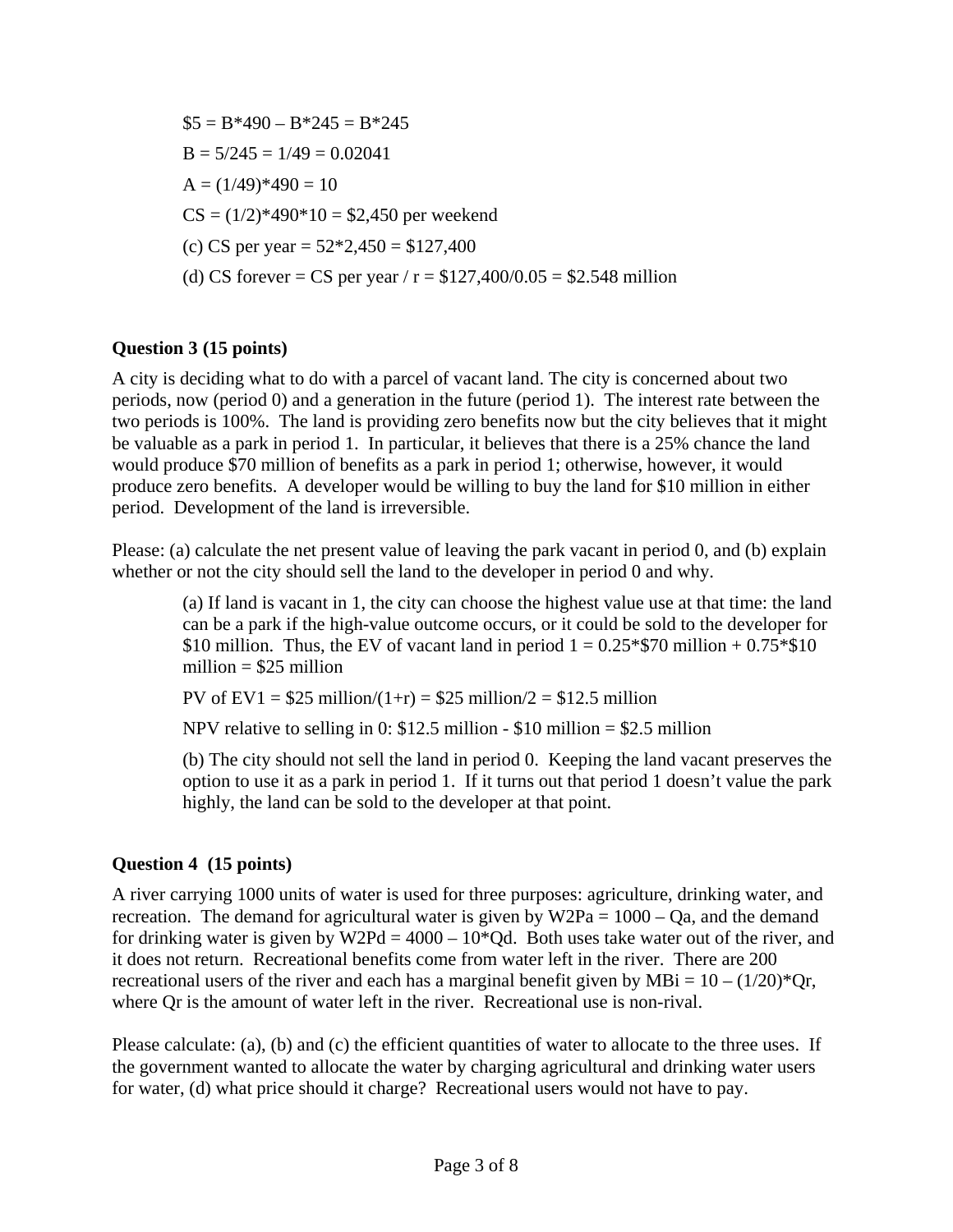(a), (b), (c) and (d) Since recreational benefits are non-rival, the marginal benefits, MBr, of providing Qr units of water in the river will be the sum of the marginal benefits received by each of the recreational users:

$$
MBr = \sum_{i=1}^{200} MBi
$$

Since the recreational users are identical, this simplifies to:

 $MBr = 200*(10 - (1/20)*Qr)$ 

 $MBr = 2000 - 10*Qr$ 

For efficiency, the water should be allocated so that the marginal value of the last unit used in each application is equal:

 $MBr = W2Pa = W2Pd$ 

In addition, the total use of water is constrained by the amount available:

 $Qr + Qa + Qd = 1000$ 

There are multiple ways to solve for Qr, Qa and Qd. One approach is to treat them as three demand curves and solve for the market equilibrium:

MBr = 2000 – 10\*Qr = P W2Pa = 1000 – Qa = P W2Pd = 4000 – 10\*Qd = P Qr = (2000 – P)/10 Qa = 1000 – P Qd = (4000 – P)/10 QT = Qr + Qa + Qd QT= (2000 – P)/10 + 1000 – P + (4000 – P)/10 QT = 1600 – P\*( 0.1 + 1 + 0.1 ) QT = 1600 – 1.2\*P Inserting the actual amount of water available: 1000 = 1600 – 1.2\*P P = \$500

The allocations that go with this:

$$
Qr = (2000 - 500)/10 = 150
$$
  
\n
$$
Qa = 1000 - 500 = 500
$$
  
\n
$$
Qd = (4000 - 500)/10 = 350
$$
  
\nChecking: 150 + 500 + 350 = 1000

An alternative way to solve the problem would be to set it up as a set of simultaneous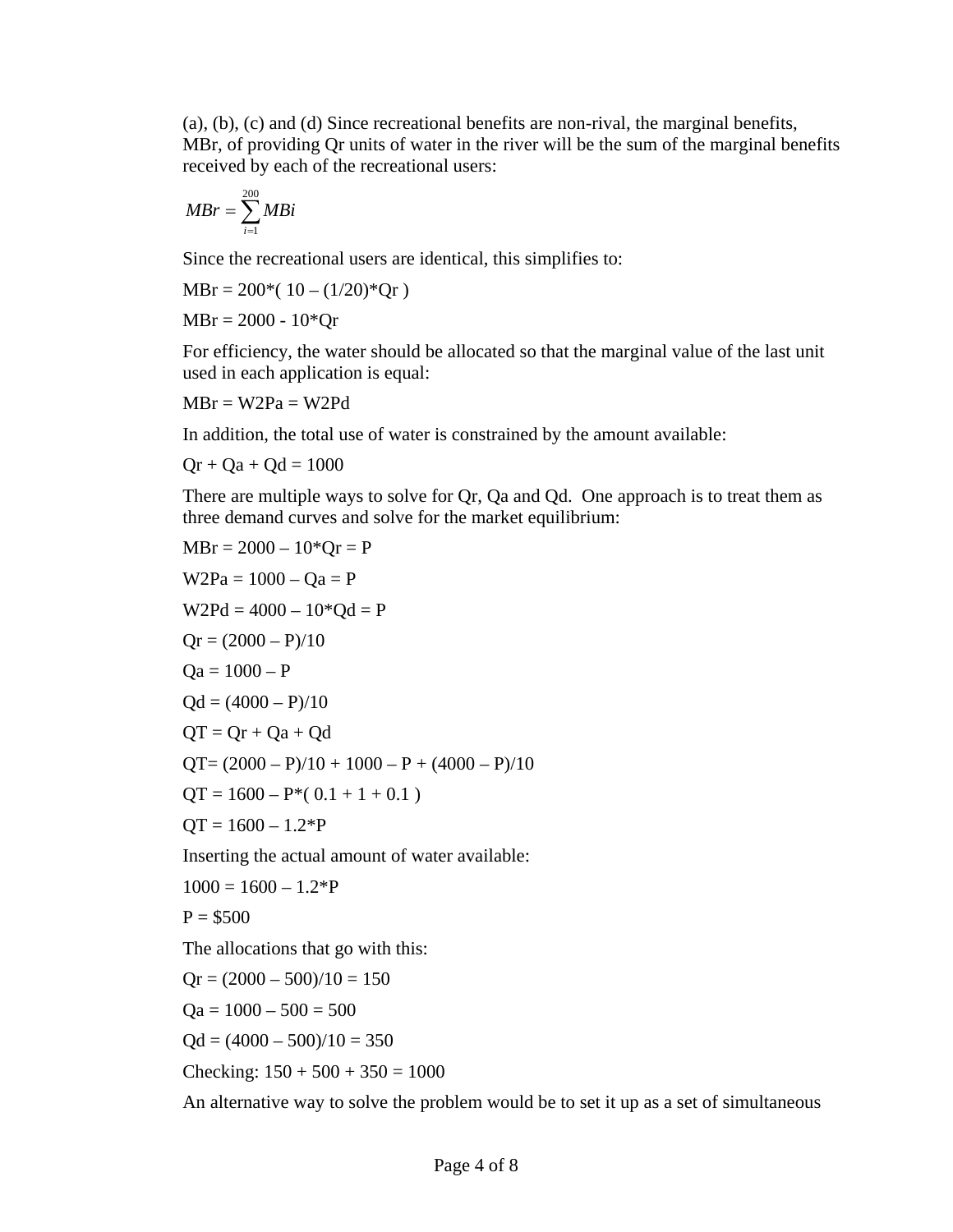equations:

 $MBr = W2Pa$ 

 $W2Pa = W2Pd$ 

 $Or + Oa + Od = 1000$ 

A third approach would be to combine the two off-stream uses into a single demand curve for off-stream water:

$$
Qa = 1000 - P
$$
  
Qd = (4000 – P)/10  
Qo = Qa + Qd = 1000 – P + (4000 – P)/10  
Qo = 1400 – 1.1\*P

This equation could now be used to balance off-stream and in-stream water:

$$
P = (1400 - Qo)/1.1
$$
  
\n
$$
2000 - 10*Qr = (1400 - Qo)/1.1
$$
  
\n
$$
2200 - 11*Qr = 1400 - (1000 - Qr)
$$
  
\n
$$
2200 - 11*Qr = 1400 - 1000 + Qr
$$
  
\n
$$
1800 = 12*Qr
$$
  
\n
$$
Qr = 150
$$
  
\n
$$
Qo = 850
$$

From here it is straightforward to calculate P, Qa and Qd.

#### **Question 5 (15 points)**

Consider the allocation of an exhaustible resource across three generations. Demand is the same in each of the periods but mining technology is improving and MEC is falling over time. The following information is available:

- Demand in each period:  $W2Pi = 1200 Qi$
- MEC in period 1: \$300
- MEC in period 2: \$200
- MEC in period 3: \$100
- Resource available: 1600 units
- Interest rate: 100%

Please calculate: (a) the equilibrium royalty, extraction cost, price and quantity that would occur in each period, and summarize your results in a table. Then suppose that a backstop is available at a marginal cost of \$700. Please calculate: (b) the new equilibrium royalty, extraction cost, price and quantity in each period, summarizing your results in a second table. Finally, calculate (c) the total amount of the resource produced via the backstop.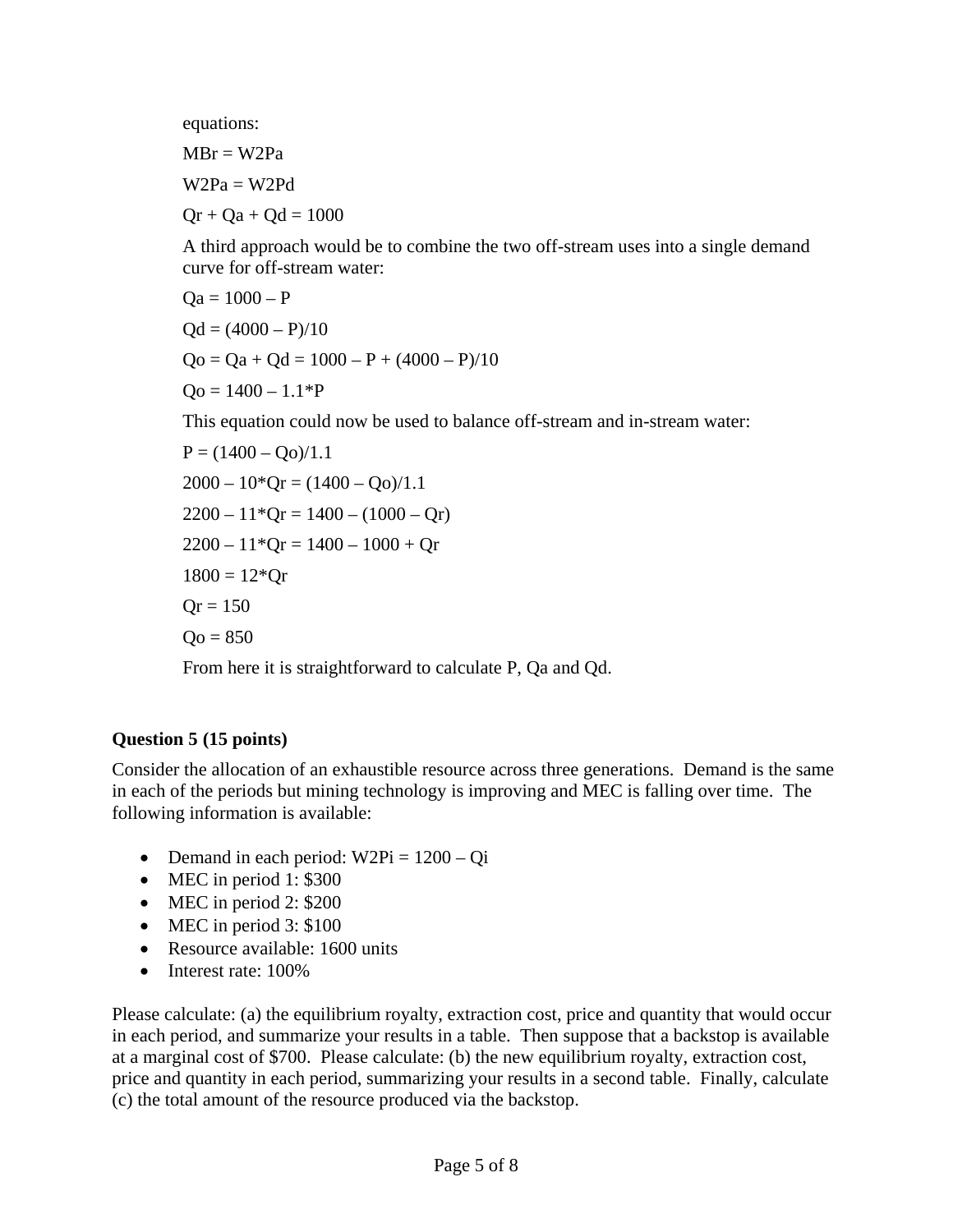(a) Royalties in each period:

 $R1 = 1200 - Q1 - 300 = 900 - Q1$  $R2 = 1200 - Q2 - 200 = 1000 - Q2$  $R3 = 1200 - Q3 - 100 = 1100 - Q3$ Solving for the Q's:

 $Q1 = 900 - R1$ 

$$
Q2 = 1000 - R2
$$

$$
Q3 = 1100 - R3
$$

Summing:

 $QT = 900 - R1 + 1000 - R2 + 1100 - R3$ 

 $QT = 3000 - R1 - R2 - R3$ 

By arbitrage, the following must hold in equilibrium:

 $R2 = R1*(1+r) = 2*R1$ 

 $R3 = R1*(1+r)^2 = 4*R1$ 

Inserting into the QT equation:

 $QT = 3000 - R1 - 2*R1 - 4*R1 = 3000 - 7*R1$ 

Using the information about known deposits:

 $1600 = 3000 - 7*R1$ 

 $R1 = 200$ 

Using this information, it is straightforward to solve for the remaining variables. The results are shown in the table below.

| <b>Period</b> | R   | MEC | P   | 0   |
|---------------|-----|-----|-----|-----|
|               | 200 | 300 | 500 | 700 |
| 2             | 400 | 200 | 600 | 600 |
| 3             | 800 | 100 | 900 | 300 |

(b) With a backstop available at \$700, the royalty in period 3 will drop to \$700-\$100 or \$600. By arbitrage, the royalties in earlier periods will drop to \$300 and \$150. The other variables are straightforward to compute:

 $Pi = Ri + MECi$ 

 $Qi = 1200 - Pi$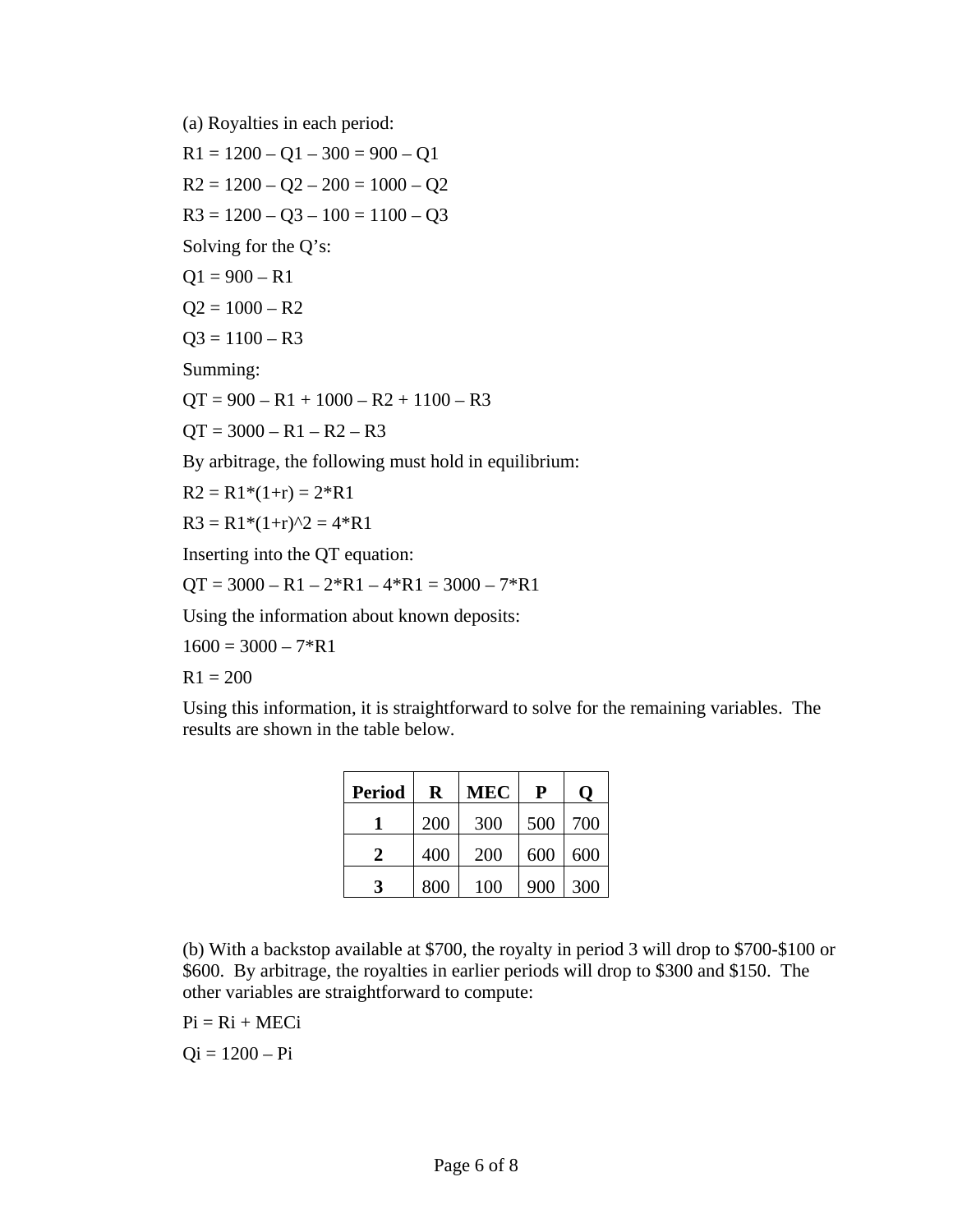| <b>Period</b> | $\mathbf R$ | MEC | P   |     |
|---------------|-------------|-----|-----|-----|
|               | 150         | 300 | 450 | 750 |
| 2.            | 300         | 200 | 500 | 700 |
| 3             | 600         | 100 | 700 | 500 |

(c) Total production in the backstop case is 1950. Of that, 1600 comes from the exhaustible resource and 350 comes from the backstop.

#### **Question 6 (15 points)**

Suppose that a supply of oil is to be allocated across two identical periods. In each period, the demand for oil is given by W2Pi =  $1000 - (1/2)*Q$ i, and the marginal extraction cost is zero  $(MECi = 0)$ . Initially, there are 2200 barrels available. However, it is possible to find additional barrels via exploration. The cost of drilling an exploratory well is \$200. Seventy-nine percent (79%) of the time, no oil will be found, 20% of the time 1 barrel will be found, and 1% of the time 30 barrels will be found. The interest rate is 100%.

Please calculate: (a) the minimum oil price that will induce exploration; (b) the market equilibrium price and quantity in each period taking exploration into account, summarizing your results in a table; (c) the equilibrium amount of oil that will be found via exploration; and (d) and the expected number of wells that will be drilled.

(a) The expected value of drilling a well:  $EV = 0.79*0 + 0.20*P + 0.01*30*P - $200$  $EV = (0.2 + 0.3)*P = 0.5*P - $200$ 

The minimum price that would induce drilling is the value of P that makes the EV equal to 0:

 $EV = 0 = 0.5*P - $200$ 

 $P = $400$ 

(b) Since the MEC =0, the market equilibrium without exploration can be found as follows:

$$
R1 = 1000 - (1/2)*Q1 - 0 = 1000 - (1/2)*Q1
$$
  
\n
$$
R2 = 1000 - (1/2)*Q2 - 0 = 1000 - (1/2)*Q2
$$
  
\n
$$
Q1 = 2000 - 2*R1
$$
  
\n
$$
Q2 = 2000 - 2*R2
$$
  
\n
$$
QT = Q1 + Q2 = 4000 - 2*(R1+R2)
$$
  
\n
$$
R2 = R1*(1+r) = 2*R1
$$
  
\n
$$
QT = Q1 + Q2 = 4000 - 6*R1
$$